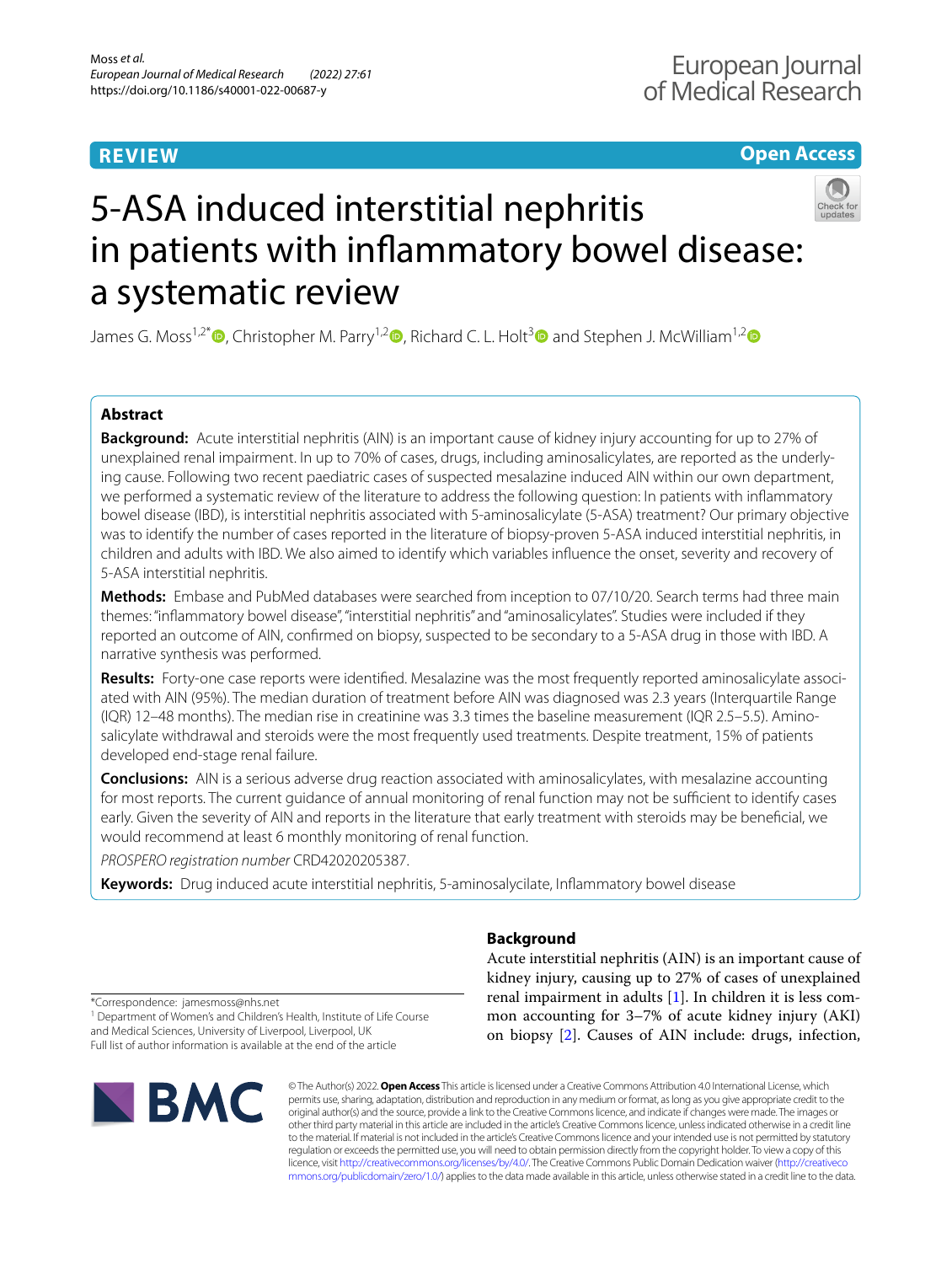systemic infammatory conditions and idiopathic causes [[3,](#page-6-2) [4\]](#page-7-0). Drugs are by far the commonest cause accounting for up to 70% of cases [\[4](#page-7-0), [5](#page-7-1)]. Drug-induced AIN (DI-AIN) occurs in an idiosyncratic and non-dose dependant manner and re-occurs on re-exposure [[6](#page-7-2), [7](#page-7-3)]. DI-AIN is felt to be secondary to a non-immunoglobin-E-mediated immune reaction marked by cell-mediated immune injury to the renal tubulointerstitium. The onset of DI-AIN typically occurs 7–10 days after drug exposure, however considerable variation is reported and it may occur much later [[6,](#page-7-2) [7](#page-7-3)]. Cases of AIN can often be missed due to non-specific symptoms. The extra renal features and classical triad of eosinophilia, fever and rash may only be observed in  $1-3\%$  of patients  $[5, 8]$  $[5, 8]$  $[5, 8]$  $[5, 8]$ . In children these non-specifc symptoms can also be diferent, with anorexia, malaise and vomiting being the most commonly reported symptoms  $[9]$  $[9]$ . Therefore, in cases of unexplained AKI, AIN should be considered with renal biopsy being the diagnostic gold standard. The treatment for DI-AIN is discontinuation of the ofending drug, and steroids are also frequently used. Despite mixed evidence for corticosteroid use  $[5, 10-12]$  $[5, 10-12]$  $[5, 10-12]$  $[5, 10-12]$  $[5, 10-12]$ , some report greater recovery in renal function with early administration  $[8, 10]$  $[8, 10]$  $[8, 10]$  $[8, 10]$ . The degree of renal impairment at presentation can be severe and up to 40% of patients with AIN may require treatment with dialysis [[3\]](#page-6-2). Complete recovery of renal function for patients presenting with AIN occurs in approximately 40%, with 45% having partial recovery and 9–13% having no recovery [[5,](#page-7-1) [8](#page-7-4)].

Mesalazine-induced AIN is widely reported in the literature [[13–](#page-7-8)[16\]](#page-7-9). With up to a third of patients intolerant of sulfasalazine [\[17\]](#page-7-10), mesalazine is now the preferred aminosalicylate in infammatory bowel disease (IBD), recommended as standard therapy for treatment of mild to moderately active ulcerative colitis (UC) in both adults and children  $[18–20]$  $[18–20]$ . Its mechanism of action is not fully understood, but some of the ways it is thought to act include: blocking production of pro-infammatory prostaglandins and leukotrienes, down-regulation of anti-angiogenic factors, blocking production/release of interleukin (IL)-1 and tumour necrosis factor (TNF)-α, inhibitory efect on macrophage and neutrophil function, and promotion of intestinal epithelial wound healing [[21\]](#page-7-13).

Both the British Society of Gastroenterology and European Society for Paediatric Gastroenterology, Hepatology and Nutrition recognise that 5-ASA may be associated with renal implications, including the rare idiosyncratic reaction of interstitial nephritis. For patients prescribed regular 5-ASA therapy, it is recommended that renal function, including estimated glomerular fltration rate (eGFR), should be checked before starting treatment, after 2–3 months, and annually long term.

Those with impaired renal function should be monitored more closely  $[19]$  $[19]$ . This is consistent with the monitoring requirements in the British National Formulary (BNF) and the BNF for children [[22,](#page-7-15) [23\]](#page-7-16) but is less frequent than that recommended by the manufacturers of mesalazine, where the Summary of Product Characteristics (SmPC) for Pentasa®  $[24]$  $[24]$ , Octasa®  $[25]$  $[25]$  and Salofalk®  $[26]$  $[26]$  $[26]$  recommend 3 monthly monitoring of renal function/creatinine.

The association of mesalazine induced AIN is not without dispute. A large Cochrane systematic review evaluated the efficacy and safety of 5-ASA preparations in the treatment of mild to moderate UC (7776 patients); although the authors acknowledged case reports of 5-ASA associated AIN, they found no reports of interstitial nephritis in their review [\[27](#page-7-20)]. However, Heap et al*.* found 57 patients with histologically confrmed interstitial nephritis in their study of 5-ASA induced nephrotoxicity in IBD. They also suggested a genetic predisposition with an association found in the human leukocyte antigen (HLA) region [\[13](#page-7-8)]. Other reviews of the literature by Co et al., Gisbert et al. and Arend et al. also support the association between mesalalzine and AIN  $[14–16]$  $[14–16]$  $[14–16]$ . There have been 71 suspected cases of mesalazine induced tubulointerstitial nephritis reported to the United Kingdom's Medicines and Healthcare Regulatory Agency since 1985 [[28\]](#page-7-22) and mesalazine has been cited as the fourth most frequently reported drug causing AIN [[29\]](#page-7-23).

We recently had 2 cases of AIN in adolescents referred to the paediatric nephrology team by our paediatric gastroenterology colleagues. Both patients were on treatment with mesalazine, one with Crohn's colitis and another with unclassifed IBD. Mesalazine induced interstitial nephritis was suspected in both cases, with AIN proven on biopsy, and both required treatment with steroid therapy. Details for both of these patients are described below in the results section, and in Additional File [1](#page-6-3): Table S1,. Following these cases, we performed a systematic review of the literature to address the following question: In patients with infammatory bowel disease, is interstitial nephritis associated with 5-ASA treatment? Our primary objective was to identify the number of cases reported in the literature of 5-ASA induced interstitial nephritis, proven by biopsy, in children and adults with infammatory bowel disease. We also aimed to identify which variables infuence the onset, severity and recovery of 5-ASA interstitial nephritis.

# **Methods**

A systematic literature search was conducted using Pub-Med and EMBASE databases (from inception up to 7th October 2020) for relevant studies using combinations of keywords: ("infammatory bowel disease" OR IBD OR "Crohn disease" OR "Crohn's disease" OR "ulcerative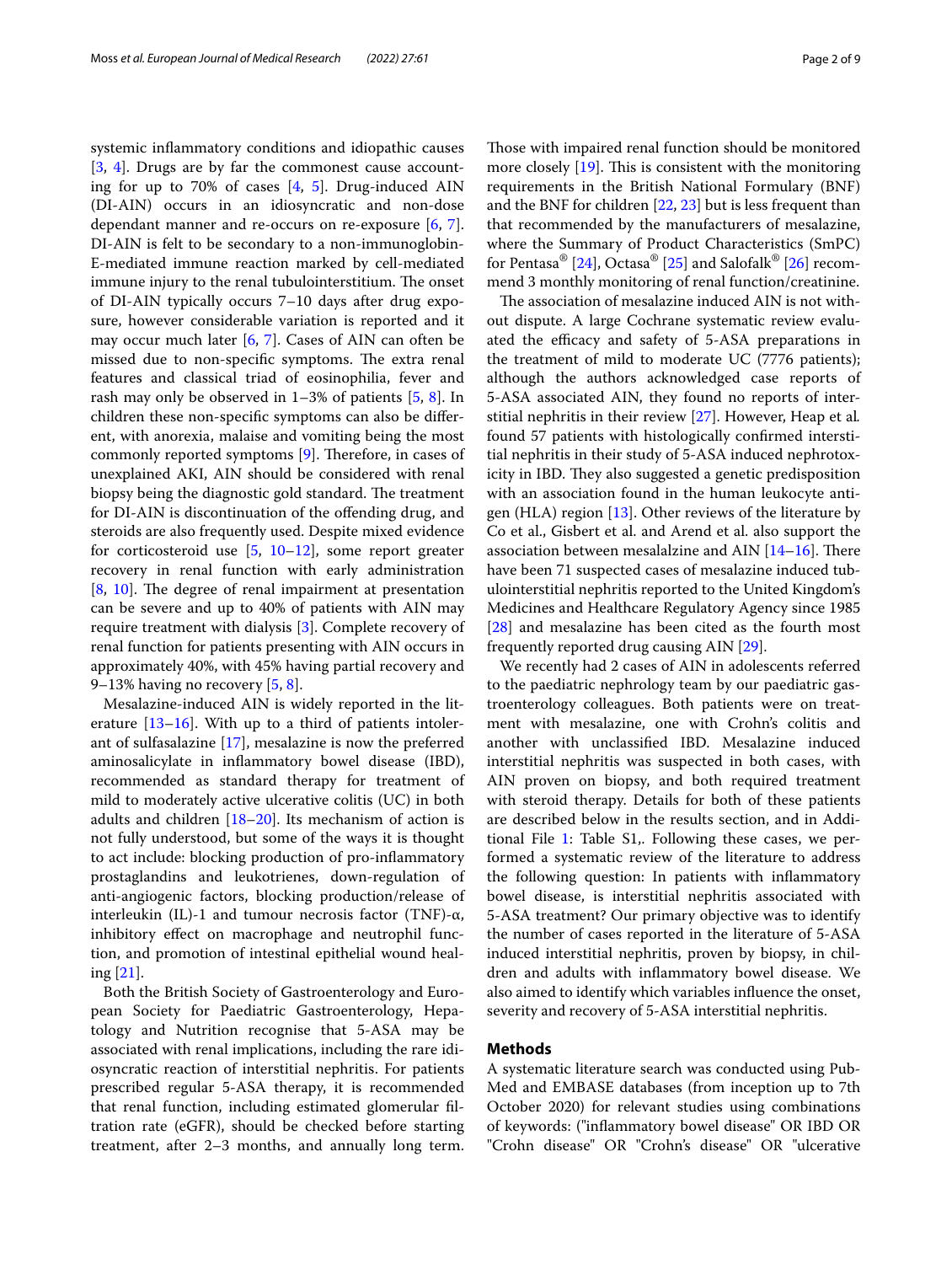colitis") AND (Mesalazine OR Olsalazine OR Balsalazide OR Sulfasalazine OR "5 ASA" OR "5 aminosalicylic acid") AND "interstitial nephritis". For EMBASE Emtree subject headings were also used.

Studies were included if they reported an outcome of interstitial nephritis, confrmed on biopsy, which was suspected to be secondary to a 5-ASA drug in patients of all ages (including children) with infammatory bowel disease. The exclusion criteria were: non-human studies; no diagnosis of infammatory bowel disease; no evidence of use of a 5-ASA drug; suspected cases of interstitial nephritis NOT confrmed by biopsy; cases of interstitial nephritis felt to be secondary to another cause (disease or drug) as reported by the author; publication type (review articles, conference abstracts, opinion articles, editorials, and those not written in the English language).

A systematic approach was applied for data extraction and synthesis as detailed in the protocol [PROS-PERO registration number (CRD42020205387)] [[30](#page-7-24)]. The databases were searched using the above search terms by one reviewer (JM). A list of potential eligible articles was generated independently by two reviewers (JM and CP) based on titles and abstracts screening. Full text review, data extraction and appraisal of articles (Joanna Briggs Institute Critical Appraisal Tools [\[31\]](#page-7-25)) was also conducted independently by the same two reviewers (JM and CP). Any disagreement was resolved by a third reviewer (SM). For included studies, the following data were extracted: age of the patient, type of IBD being treated, duration of IBD before 5-ASA drug started, type of 5-ASA drug used, daily dose, duration of 5-ASA treatment, concurrent medications, baseline renal function, renal function following diagnosis of interstitial nephritis, treatment of interstitial nephritis and any documented recovery in renal function following treatment. As it was felt likely that the systematic review would mainly identify case reports rather than larger studies, we planned to produce a narrative assessment of the results. Statistcal analysis was performed using Minitab v18. Correlation was assessed using Pearson's correlation with statistical significance set at  $P \leq 0.05$ .

# **Results**

Three hundred and fourteen articles were identified using the search criteria and one additional article was identifed through an additional source. Two hundred and ffty-two remained following the removal of duplicates. One hundred and ninety-one were excluded from review of abstracts for not meeting the inclusion/exclusion criteria. Sixty-one articles were reviewed at the full text stage and 33 met our inclusion/exclusion criteria for data extraction. The 28 excluded articles, with reasons, are shown in Fig. [1](#page-3-0). The 33 included articles were all case reports, reporting a total of 41 cases.

# **Case reports**

The most cases reported by a single author was four (Table [1\)](#page-4-0). Cases were published from 1990–2019. Additional File [2:](#page-6-4) Table S2, shows our data extraction form which includes a full list of the articles identifed, data extracted and calculations. Table [2](#page-4-1) shows which aminosalicylate was used at the time AIN was reported, the mean daily dose and the median duration of therapy before renal impairment, in months.

Twenty-fve patients had UC, 12 had Crohn's disease, 2 were termed as having 'IBD', 1 had lymphocytic colitis and 1 had proctocolitis. In most cases, the duration of symptoms before formal IBD diagnosis and commencement on 5-ASA treatment was not known. Of the 6 cases where data was available, the median duration of symptoms was 15 months (IQR  $4.5-24$  months). The median age of patients at the time of AIN diagnosis was 29.0 years (IQR  $19-43$  years). There were 8 paediatric cases  $\left($  < 18 years of age), with a median age at diagnosis of 14.0 years  $(12.5-15$  years). The median duration of treatment with 5-ASA (all forms) before diagnosis of AIN was 27 months (IQR 12-48 months). There was no association between duration of treatment and relative rise in creatinine (Pearson's correlation 0.055; *p*-value 0.829). There was also no association between the dose and relative rise in creatinine (Pearson's correlation  $-0.028$ ; *p*-value 0.906). There was no association between the dose and time to develop AIN for the 25/41 patients where necessary data was available (*p*-value 0.371). There was also no association between the age of the patient and the time to develop AIN (Pearson's correlation  $-0.204$ ; *p*-value 0.505), rise in creatinine (Pearson's correlation  $-0.204$ ; *p*-value 0.388) and recovery (defined as the overall change in creatinine as a ratio; Pearson's correlation  $-0.215$ ; *p*-value 0.406).

In all the cases identifed, the authors attributed the AIN to the aminosalicylate. In 20 cases, there was documented use of concurrent medications, the most common of which were: prednisolone  $(n=9)$ , azathioprine or 6-mercaptopurine  $(n=3)$ , omeprazole  $(n=2)$  and amlodipine  $(n=2)$ .

A baseline creatinine was only recorded in 24 of the 41 cases. The median rise in creatinine was 3.3 times the baseline level (IQR 2.5–5.5).

In the treatment of DI-AIN, 5-ASA withdrawal was documented in 39 cases. In one case [\[36](#page-7-26)], mesalazine was not discontinued on the advice of the referring gastroenterologist, due to "fnancial factors" and the "relative stability of her previously difficult-to-control disease."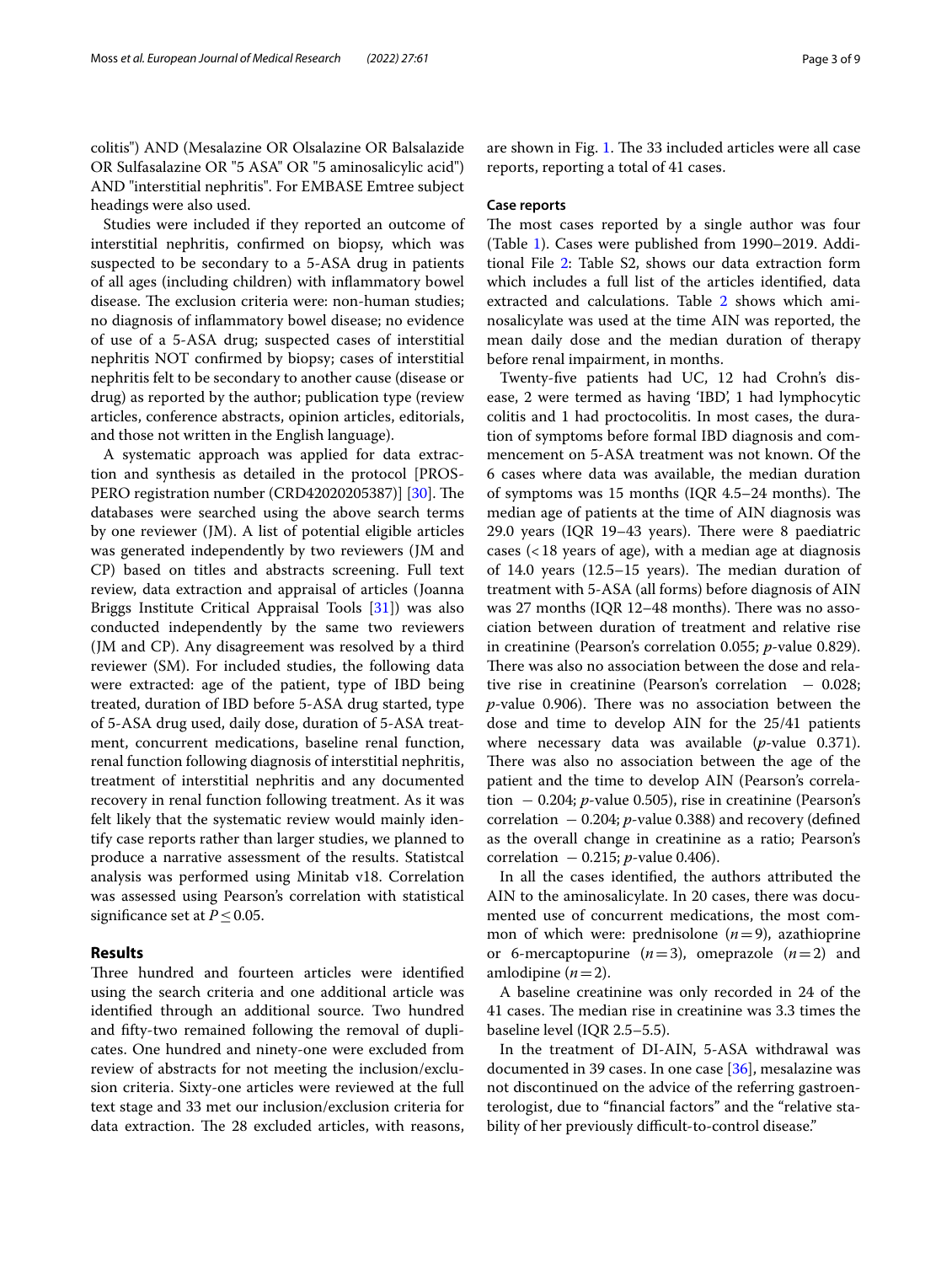

<span id="page-3-0"></span>The additional treatments used for the drug induced AIN are shown in Table [3.](#page-5-0)

Following treatment for AIN, the overall change in creatinine (expressed as a ratio from baseline) was a 1.8 increase (IQR 1.5–2.5). Six patients (14.6%) were left with end-stage renal failure (Chronic Kidney Disease (CKD) stage G5).

# **Paediatric studies**

Eight of the 41 cases included in this review were children  $\left($  < 18 years). Three patients had UC, 4 had Crohn's disease, and 1 had proctocolitis. Six patients were treated exclusively using mesalazine and 2 patients were initially treated with sulfasalazine before switching to mesalazine. The median duration of treatment with 5-ASA was

36.0 months (IQR 14-36 months). The mean daily dose of mesalazine was 2.6 g (Standard Deviation (SD) 1.4 g).

A baseline creatinine was available in 4 of the 8 cases. The median rise in creatinine was 2.7 times the baseline measurement (IQR 1.7–7.0).

Following treatment for AIN, the overall change in creatinine (expressed as a ratio from baseline) was 0.6 (IQR 1.6–2.1); lower than in the adult cases. It is not possible to accurately comment on the degree of renal impairment following treatment for AIN in these paediatric patients as height data were not available to calculate eGFR using the Bedside Schwartz equation, which is currently considered the best method of estimating GFR in children [[63\]](#page-8-0). However, five patients were left with a plasma creatinine value greater than the upper limit of the reference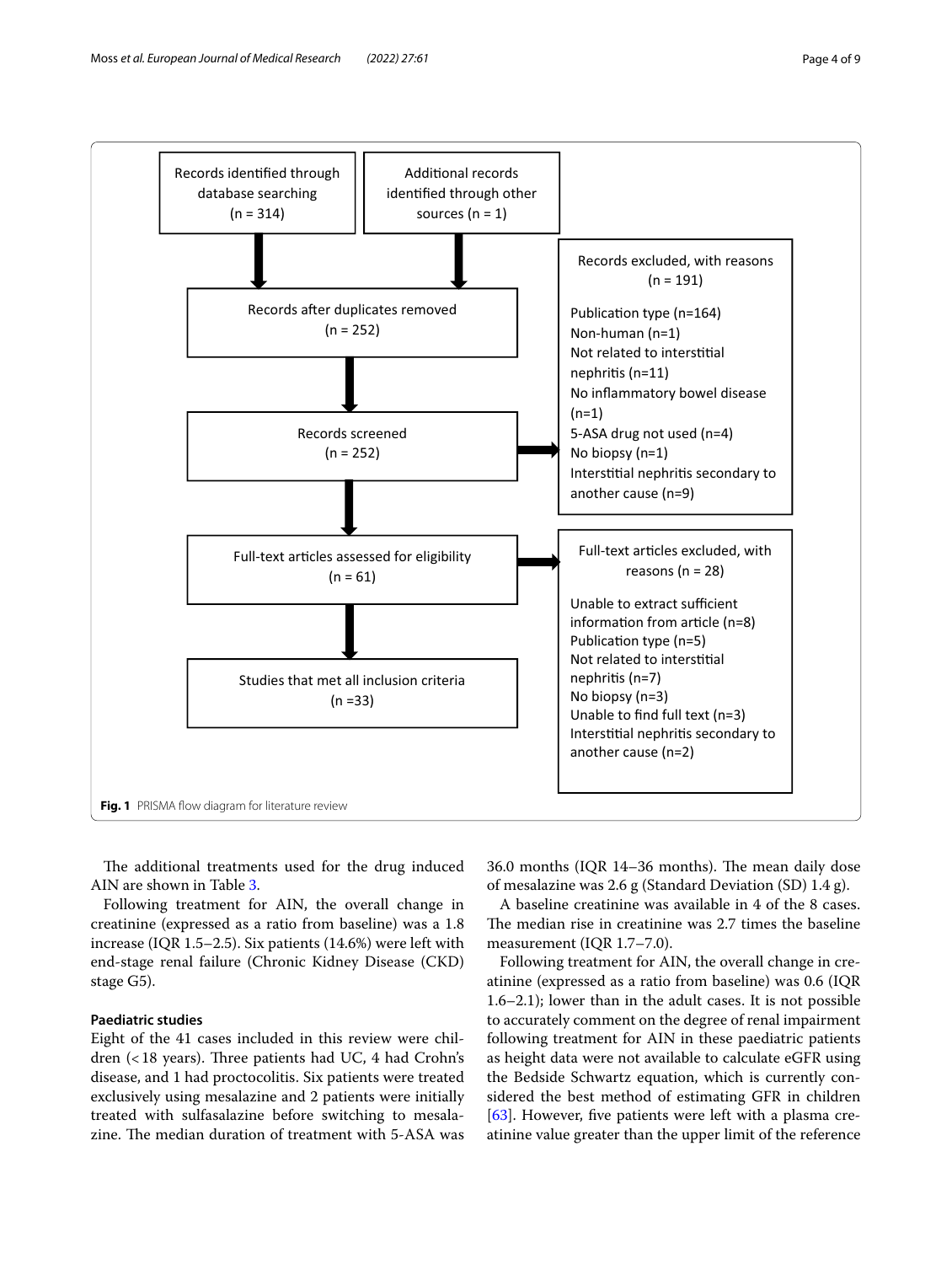<span id="page-4-0"></span>

|  |  | Table 1 Summary of articles included in systematic review |  |
|--|--|-----------------------------------------------------------|--|
|--|--|-----------------------------------------------------------|--|

| Authors                               | <b>Number of cases</b><br>reported, <i>n</i> | JBI<br>checklist<br>score [28] |
|---------------------------------------|----------------------------------------------|--------------------------------|
| Clave S., et al., 2019 [32]           | 1                                            | 7/8                            |
| Gevorgyan T., et al., 2019 [33]       | 1                                            | 8/8                            |
| Lomboy J.R., et al., 2017 [34]        | 1                                            | 8/8                            |
| Sato H., et al., 2017 [35]            | 1                                            | 8/8                            |
| Vasanth P., et al., 2016 [36]         | 1                                            | 8/8                            |
| Magalhaes-Costa P., et al., 2015 [37] | 1                                            | 8/8                            |
| He C., et al., 2013 [38]              | 1                                            | 8/8                            |
| Co M.L., et al., 2013 [14]            | 1                                            | 8/8                            |
| Gorospe E.C., et al., 2012 [39]       | 1                                            | 7/8                            |
| Halbritter J., et al., 2012 [40]      | 1                                            | 8/8                            |
| Alivanis P., et al., 2010 [41]        | 1                                            | 8/8                            |
| Skalova S., et al., 2009 [42]         | 1                                            | 8/8                            |
| Van Biervliet S., et al., 2006 [43]   | 1                                            | 8/8                            |
| Tekin F., et al., 2006 [44]           | 1                                            | 8/8                            |
| Sari I., et al., 2005 [45]            | 1                                            | 8/8                            |
| Tadic M., et al., 2005 [46]           | 1                                            | 8/8                            |
| Arend L.J., et al., 2004 [16]         | 1                                            | 8/8                            |
| Frandsen N.E., et al., 2002 [47]      | 1                                            | 8/8                            |
| Margetts P.J., et al., 2001 [48]      | 2                                            | 8/8                            |
| Haas M., et al., 2001 [49]            | 1                                            | 8/8                            |
| Benador N., et al., 2000 [50]         | 2                                            | 7/8                            |
| Koc M., et al., 2000 [51]             | 1                                            | 8/8                            |
| Agharazii M., et al., 1999 [52]       | 2                                            | 8/8                            |
| Popoola J., et al., 1998 [53]         | 2                                            | 8/8                            |
| Calvino J., et al., 1998[54]          | 1                                            | 8/8                            |
| Howard G., et al., 1998 [55]          | 1                                            | 7/8                            |
| De Broe M.E., et al., 1997 [56]       | 1                                            | 8/8                            |
| Hamling J., et al., 1997 [57]         | 1                                            | 8/8                            |
| World M.J., et al., 1996 [58]         | 4                                            | 8/8                            |
| Wilcox GM., et al., 1996 [59]         | 1                                            | 8/8                            |
| Thuluvath PJ., et al., 1994 [60]      | 2                                            | 8/8                            |
| Witte T., et al., 1994 [61]           | 1                                            | 8/8                            |
| Mehta R.P., et al., 1990 [62]         | 1                                            | 8/8                            |

interval for their age group, indicating that these patients developed chronic kidney disease [[64\]](#page-8-1).

### **Two additional cases from Alder Hey Children's Hospital**

The two cases of mesalazine DI-AIN that prompted this systematic review are detailed in Additional File [1](#page-6-3): Table S1, with further clinical and biochemical information. One patient had Crohn's colitis and the other unclassifed IBD. Both patients were prescribed a total daily dose of 3 g of mesalazine and had been taking the drug for at least 3.3 years. Both patients were known to have a baseline creatinine within the normal range for their age group  $[64]$  $[64]$  before diagnosis of DI-AIN. The diagnosis of DI-AIN was suspected based on biopsy fndings and the use of mesalazine in both cases. One patient had an 1.8 fold increase in their creatinine and the other a 3.3 fold increase. Each patient received prednisolone, and one received mycophenolate mofetil, as treatment for their AIN. Despite this, each patient was left with some degree of chronic renal impairment ( $\geq$  CKD G2) following treatment for their AIN.

# **Discussion**

The last systematic review looking at 5-ASA associated renal injury in IBD patients was published in 2007 [[15\]](#page-7-27). Our review has identified a further 14 case reports since this publication, indicating that aminosalicylate induced AIN continues to be a concern. We have also included details of two further paediatric cases from our centre. Unfortunately, it is not possible to obtain a precise estimate of incidence or prevalence of DI-AIN in this patient group, as we do not have information on the total number of 5-ASA treated IBD patients nationally or worldwide. Our systematic review was triggered by the two cases that we had identifed in our hospital among a prevalent cohort of 102 children with IBD receiving 5-ASA treatment.

Our results show that mesalazine was the aminosalicylate drug prescribed in 95% of cases at the time

### <span id="page-4-1"></span>**Table 2** Summary of the aminosalicylate drugs used, including dose and duration of treatment

| Aminosalicylate used at time of AIN | Number of cases, n | Mean daily dose, g | Median duration of therapy<br>before renal impairment,<br>months |
|-------------------------------------|--------------------|--------------------|------------------------------------------------------------------|
| Mesalazine                          | 39                 | $2.2(n=29)$        | $31.5(n=34)$                                                     |
| Sulfasalazine                       |                    | $2(n=1)$           | $8(n=1)$                                                         |
| Olsalazine                          |                    | $0.5(n=1)$         | $8(n=1)$                                                         |

*AIN* Acute interstitial nephritis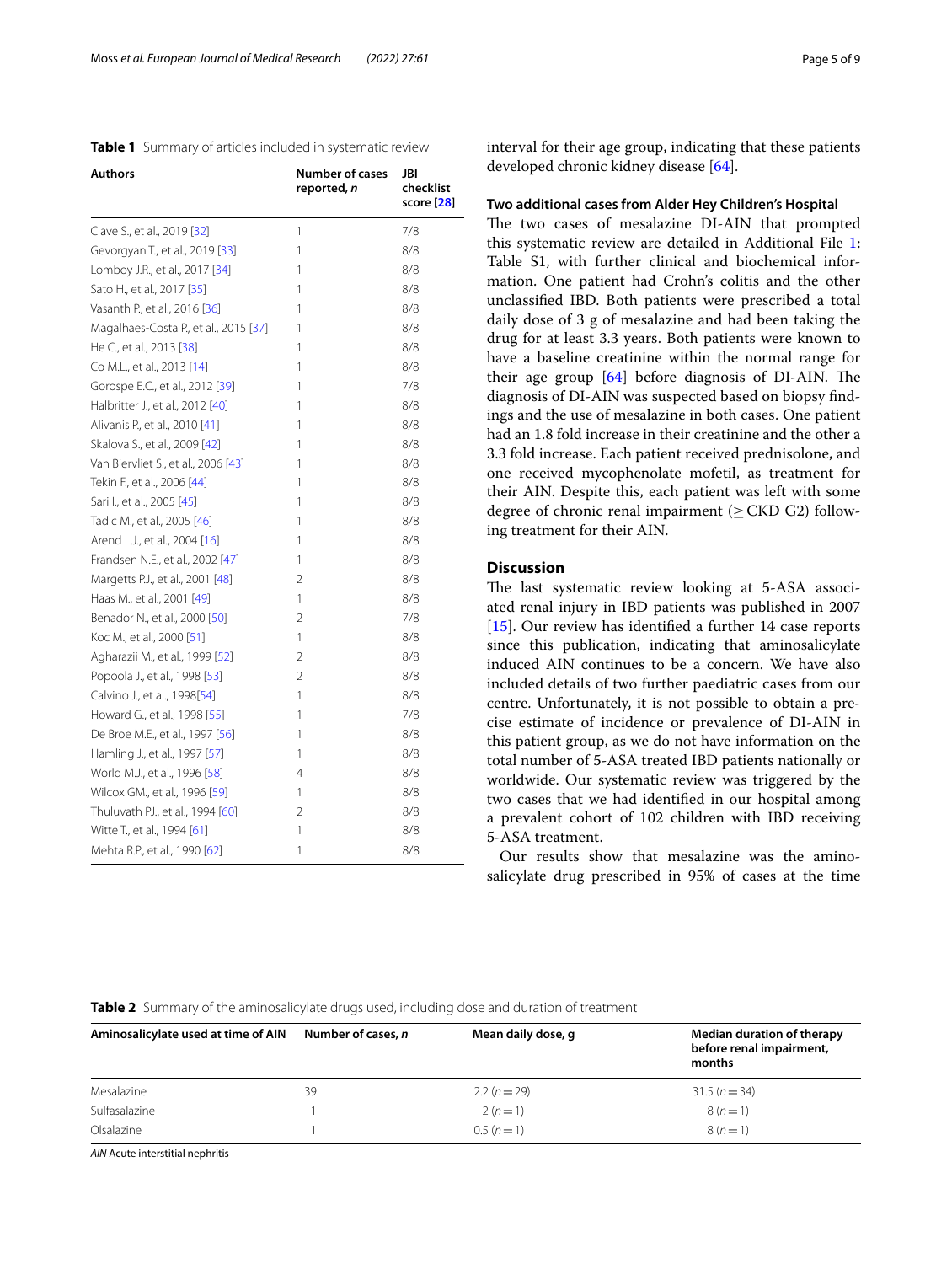<span id="page-5-0"></span>

| <b>Table 3</b> Treatments used in AIN |
|---------------------------------------|
|---------------------------------------|

| <b>Treatment</b>                                   | Number of<br>Patients, n |
|----------------------------------------------------|--------------------------|
| Corticosteroids (prednisolone; methylprednisolone) | 32                       |
| Haemodialysis                                      | 4                        |
| Azathioprine                                       | 4                        |
| Mycophenolate mofetil                              |                          |
| Ganciclovir                                        |                          |
| Amlodipine                                         |                          |
| Labetalol                                          |                          |
| Intravenous hyperalimentation                      |                          |
| Granulocyte and monocyte adsorption apheresis      |                          |
| Withdrawal of drug only                            | 5                        |

DI-AIN was diagnosed. Of these, 16.6% were also treated with sulfasalazine before treatment was changed to mesalazine. Only 2 case reports identifed a diferent aminosalicylate as the suspected causative agent for DI-AIN diagnosis, and one of these patients had previously been treated with mesalazine. When reviewing the literature, there are reports supporting mesalazine as the most likely aminosalicylate to be associated with AIN [\[65](#page-8-19), [66\]](#page-8-20) and those that dispute this [\[67\]](#page-8-21). It is not possible to say from our review if the greater number of reports for mesalazine are due to mesalazine itself being more likely to induce AIN, or if the more numerous reports are due to mesalazine being by far the most frequently prescribed aminosalicylate for IBD.

Clinicians need to be aware of the need for continued vigilance to detect the onset of DI-AIN, as the onset is rarely just after commencement of 5-ASA treatment and more typically months or years later. In our review, the median duration of treatment with aminosalicylates before AIN was diagnosed was 2.3 years, with a minimum time of 6 days and a maximum time of 17 years (12 years of sulfasalazine treatment followed by 5 years of mesalazine). This is consistent with the median duration of 3 years found in the observational study by Heap et al. [[13\]](#page-7-8). Interestingly, the manufacturers of mesalazine [[24–](#page-7-17) [26\]](#page-7-19), recommend more frequent monitoring in the frst year of treatment and the BNF and the British Society of Gastroenterology and European Society for Paediatric Gastroenterology, Hepatology and Nutrition recommend renal function is checked 2–3 month after starting treatment. This is not consistent with the median duration of 2–3 years of treatment before AIN is diagnosed. However, other blood parameters should be monitored following the initiation of treatment, such as liver function tests and full blood count. Although most patients who develop AIN will present after several years of treatment, the earliest case identifed from our review was 6 days, so if bloods are required anyway, then it would be prudent to also include renal function to detect the cases that may present earlier.

We found no association between duration of treatment or dose on the degree of increase in creatinine. We also found no association with the patients age on the time of onset of AIN, its severity, or its recovery. Due to the small numbers in our analysis it is difficult to confidently conclude that no such association exists.

Given the severity of the renal impairment found (median rise in creatinine was 3.3 times the baseline measurement) and the sometimes irreversible damage caused (14.6% of patients developed end-stage renal failure, CKD stage G5), the current recommendation of annual monitoring may not be frequent enough to identify any deterioration in renal function at an early stage, when intervention may be more likely to result in recovery and preservation of renal function. We would suggest at least 6 monthly monitoring of renal function as more appropriate in those with stable renal function and no risk factors for renal impairment. A recent review by Guillo et al. also recommend at least 6 monthly monitoring of renal function after the frst year of treatment or every 3 months if there are comorbidities such as hypertension or diabetes, if there is chronic renal disease, use of nephrotoxic drugs or concomitant steroid therapy [ $68$ ]. This advice was based on a number of experts groups recommendations [[68\]](#page-8-22).

We found no association between the dose and degree of rise in creatinine. The mean daily dose in our review was 2.2 g, which was again similar to that found by Heap et al. [[13](#page-7-8)].

Treatment of DI-AIN involves stopping the ofending agent. Our review demonstrated that this occurred in 95% of cases. In one case, there was a conscious decision to continue mesalazine despite this being the drug suspected of causing the DI-AIN; this could be considered a high-risk treatment strategy, given the possibility of development of progressive chronic kidney disease.

The evidence behind the use of steroids in DI-AIN is mixed, but there are reports suggesting early treatment with steroids is beneficial [[8,](#page-7-4) [10\]](#page-7-6). Although we were not able to establish the timing of steroid administration from our review, the majority (78%) of patients received steroids as part of their treatment. Due to the very low quality of the evidence available, i.e. case reports [\[69](#page-8-23)], it is not possible to confdently comment on whether those treated with steroids had better outcomes than those who did not receive steroids. Larger cohort studies are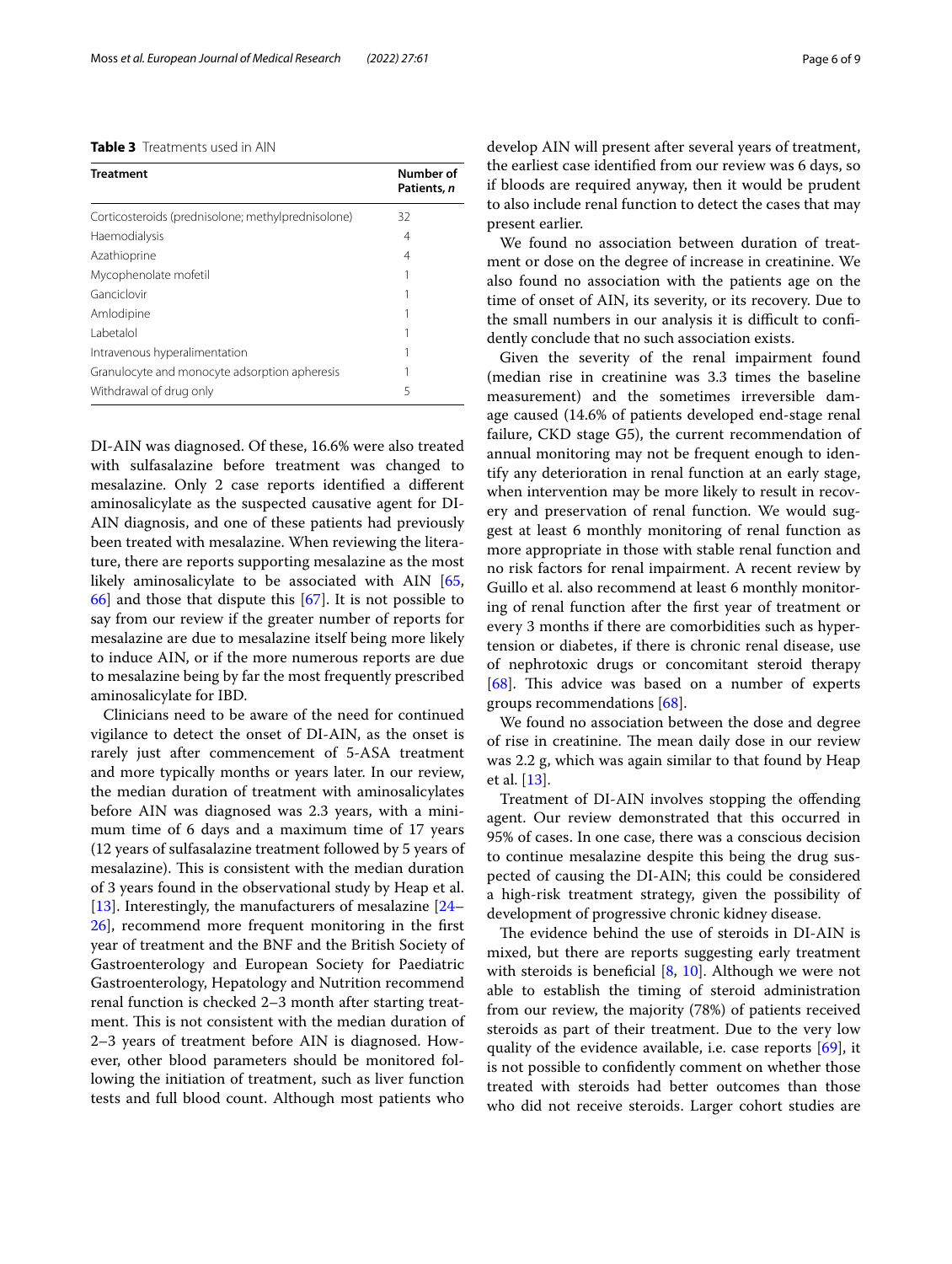required to investigate this further in order to make any frm recommendations.

Being paediatricians, we were particularly interested in any cases afecting children in our review. Paediatric patients represented 19.5% of the cases found in the literature. Unfortunately, due to height data being unavailable, we were unable to calculate paediatric eGFR by the preferred method. However, there was a similar ratio of plasma creatinine increase from baseline among children at presentation compared to adult cases, suggesting a similar degree of severity. There was also a similar duration of treatment before DI-AIN was diagnosed (2.3 years vs 3 years for adults). The treatment for DI-AIN was similar to adult patients with 87% of children receiving steroids. Overall, paediatric cases showed a greater recovery of renal function when compared to the adult cases identifed, although 5 of the 8 paediatric cases (62.5%) had a persisting raised creatinine level after treatment of DI-AIN, indicating that these children may be at risk of progressive chronic kidney disease in later life. This unfortunately was the case for the two additional cases reported from our local centre.

The main limitation of this systematic review is the paucity of case reports with complete clinical and biochemical data available. This is particularly relevant to paediatrics, where renal biopsies occur in much smaller numbers  $[70]$  $[70]$ . There is a lack of national and international consensus guidelines on when renal biopsies should be performed in this clinical scenario, [[71\]](#page-8-25) which could also contribute to the under-reporting of cases.

# **Conclusions**

In summary, there are ongoing reports of 5-ASA induced AIN, a rare but serious complication, with mesalazine accounting for the majority of cases. Given the nonspecifc symptoms associated with DI-AIN, recognition often depends on routine measurement of renal function. Given the severity of renal damage secondary to DI-AIN and the idiosyncratic nature in which it develops we would recommend the routine monitoring of renal function at least bi-annually in patients taking 5-ASA medications with stable renal function and no risk factors for renal impairment.

## **Abbreviations**

5-ASA: 5-Aminosalycilate; AIN: Acute interstitial nephritis; AKI: Acute kidney injury; BNF: British national formulary; CKD: Chronic kidney disease; DI-AIN: Drug-induced acute interstitial nephritis; eGFR: Estimated glomerular fltration rate; HLA: Human leukocyte antigen; IBD: Infammatory bowel disease; IL-1: Interleukin-1; IQR: Interquartile range; SD: Standard deviation; SmPC: Summary of Product Characteristics; TNF-α: Tumour necrosis factor-α; UC: Ulcerative colitis.

# **Supplementary Information**

The online version contains supplementary material available at [https://doi.](https://doi.org/10.1186/s40001-022-00687-y) [org/10.1186/s40001-022-00687-y.](https://doi.org/10.1186/s40001-022-00687-y)

<span id="page-6-3"></span>**Additional fle 1: Table S1.** Clinical and biochemical information from the 2 cases of suspected mesalazine induced AIN at Alder Hey Children's Hospital.

<span id="page-6-4"></span>**Additional fle 2: Table S2.** Data extraction form, including the extracted data from our systematic review.

#### **Acknowledgements**

This is a summary of independent research carried out at the National Institute for Health Research (NIHR), Alder Hey Clinical Research Facility. The views expressed are those of the author(s) and not necessarily those of the NHS, the NIHR or the Department of Health.

### **Author contributions**

JM and CP performed the literature search and data extraction with SW acting as 3rd reviewer. JM, CP, SW and RH all contributed to writing the manuscript. All authors read and approved the fnal manuscript.

## **Funding**

No funding was received for this work.

#### **Availability of data and materials**

Please see PROPSERO for our published protocol CRD42020205387. Data from the two reported cases at our hospital can be found in Additional File [1](#page-6-3): Table S1 and the data extraction form from our systematic review and extracted data can be found in Additional File [2](#page-6-4): Table S2.

### **Declarations**

#### **Ethics approval and consent to participate**

Not applicable.

### **Consent for publication**

Both participants have consented to the submission of the case reports to the journal.

### **Competing interests**

The authors declare that they have no competing interests.

#### **Author details**

<sup>1</sup> Department of Women's and Children's Health, Institute of Life Course and Medical Sciences, University of Liverpool, Liverpool, UK.<sup>2</sup> Institute in the Park, National Institute for Health Research Alder Hey Clinical Research Facility, Alder Hey Children's Hospital, East Prescot Road, Liverpool, UK. <sup>3</sup> Department of Paediatric Nephrology, Alder Hey Children's Hospital, Liverpool, UK.

Received: 29 November 2021 Accepted: 9 April 2022 Published online: 29 April 2022

#### **References**

- <span id="page-6-0"></span>1. Farrington K, Levison DA, Greenwood RN, Cattell WR, Baker LR. Renal biopsy in patients with unexplained renal impairment and normal kidney size. Q J Med. 1989;70(263):221–33.
- <span id="page-6-1"></span>2. Greising J, Trachtman H, Gauthier B, Valderrama E. Acute interstitial nephritis in adolescents and young adults. Child Nephrol Urol. 1990;10(4):189–95.
- <span id="page-6-2"></span>3. Praga M, Gonzalez E. Acute interstitial nephritis. Kidney Int. 2010;77(11):956–61. [https://doi.org/10.1038/ki.2010.89.](https://doi.org/10.1038/ki.2010.89)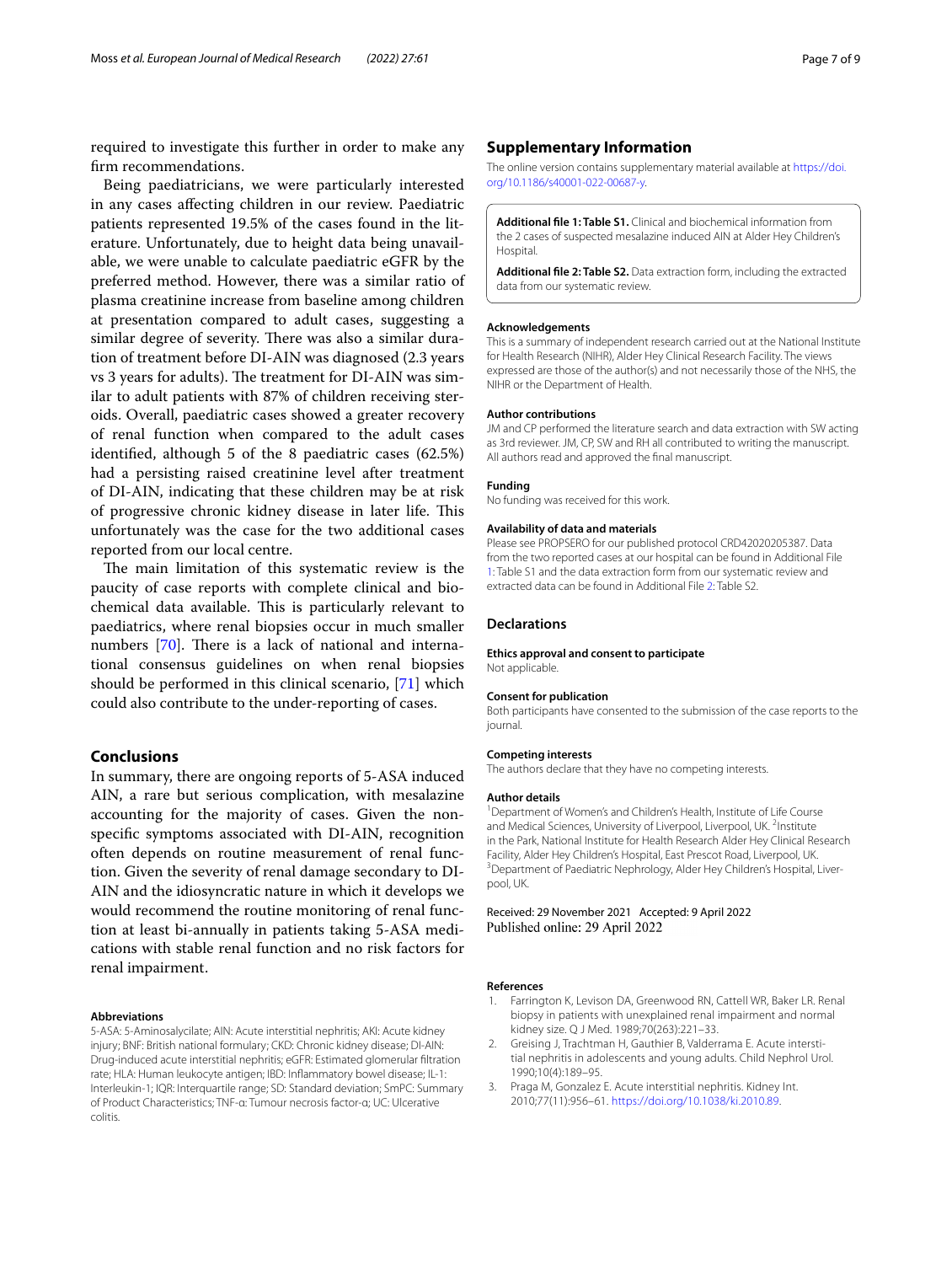- <span id="page-7-0"></span>4. Baker RJ, Pusey CD. The changing profle of acute tubulointerstitial nephritis. Nephrol Dial Transplant. 2004;19(1):8–11. [https://doi.org/10.](https://doi.org/10.1093/ndt/gfg464) [1093/ndt/gfg464.](https://doi.org/10.1093/ndt/gfg464)
- <span id="page-7-1"></span>5. Valluri A, Hetherington L, Mcquarrie E, Fleming S, Kipgen D, Geddes CC, et al. Acute tubulointerstitial nephritis in Scotland. QJM An International Journal of Medicine. 2014;108(7):527–32.
- <span id="page-7-2"></span>6. Raghavan R, Shawar S. Mechanisms of drug-induced interstitial nephritis. Adv Chronic Kidney Dis. 2017;24(2):64–71. [https://doi.org/10.1053/j.](https://doi.org/10.1053/j.ackd.2016.11.004) [ackd.2016.11.004](https://doi.org/10.1053/j.ackd.2016.11.004).
- <span id="page-7-3"></span>7. Izzedine H GV. Drug-induced acute tubulointerstitial nephritis. Oxford Textbook of Clinical Nephrology: Three-Volume Pack. 4th ed. Oxford : Oxford University Press. 2015.
- <span id="page-7-4"></span>8. Fernandez-Juarez G, Perez JV, Caravaca-Fontán F, Quintana L, Shabaka A, Rodriguez E, et al. Duration of treatment with corticosteroids and recovery of kidney function in acute interstitial nephritis. Clin J Am Soc Nephrol. 2018;13(12):1851–8. [https://doi.org/10.2215/cjn.01390118.](https://doi.org/10.2215/cjn.01390118)
- <span id="page-7-5"></span>9. Howell M, Sebire NJ, Marks SD, Tullus K. Biopsy-proven paediatric tubulointerstitial nephritis. Pediatr Nephrol. 2016;31(10):1625–30. [https://doi.](https://doi.org/10.1007/s00467-016-3374-9) [org/10.1007/s00467-016-3374-9.](https://doi.org/10.1007/s00467-016-3374-9)
- <span id="page-7-6"></span>10. González E, Gutiérrez E, Galeano C, Chevia C, de Sequera P, Bernis C, et al. Early steroid treatment improves the recovery of renal function in patients with drug-induced acute interstitial nephritis. Kidney Int. 2008;73(8):940–6. [https://doi.org/10.1038/sj.ki.5002776.](https://doi.org/10.1038/sj.ki.5002776)
- 11. Chowdry AM, Azad H, Mir I, Najar MS, Ashraf BM, Muzafar WM, et al. Drug-induced acute interstitial nephritis: prospective randomized trial comparing oral steroids and high-dose intravenous pulse steroid therapy in guiding the treatment of this condition. Saudi J Kidney Dis Transpl. 2018;29(3):598–607. <https://doi.org/10.4103/1319-2442.235171>.
- <span id="page-7-7"></span>12. Surendra M, Raju S, Chandragiri S, Uppin MS, Raju N. Steroid therapy in drug induced acute interstitial nephritis- retrospective analysis of 83 cases. Saudi J Kidney Dis Transpl. 2019;30(1):157–65.
- <span id="page-7-8"></span>13. Heap GA, So K, Weedon M, Edney N, Bewshea C, Singh A, et al. Clinical features and HLA association of 5-Aminosalicylate (5-ASA)-induced nephrotoxicity in infammatory bowel disease. J Crohns Colitis. 2016;10(2):149–58. [https://doi.org/10.1093/ecco-jcc/jjv219.](https://doi.org/10.1093/ecco-jcc/jjv219)
- <span id="page-7-21"></span>14. Co ML, Gorospe EC. Pediatric case of mesalazine-induced interstitial nephritis with literature review. Pediatr Int. 2013;55(3):385–7.
- <span id="page-7-27"></span>15. Gisbert JP, González-Lama Y, Maté J. 5-Aminosalicylates and renal function in infammatory bowel disease: a systematic review. Infamm Bowel Dis. 2007;13(5):629–38.
- <span id="page-7-9"></span>16. Arend LJ, Springate JE. Interstitial nephritis from mesalazine: case report and literature review. Pediatr Nephrol. 2004;19(5):550–3.
- <span id="page-7-10"></span>17. Desreumaux P, Ghosh S. Review article: mode of action and delivery of 5-aminosalicylic acid – new evidence. Aliment Pharmacol Ther. 2006;24(s1):2–9. [https://doi.org/10.1111/j.1365-2036.2006.03069.x.](https://doi.org/10.1111/j.1365-2036.2006.03069.x)
- <span id="page-7-11"></span>18. Harris MS, Lichtenstein GR. Review article: delivery and efficacy of topical 5-aminosalicylic acid (mesalazine) therapy in the treatment of ulcerative colitis. Aliment Pharmacol Ther. 2011;33(9):996–1009. [https://doi.org/10.](https://doi.org/10.1111/j.1365-2036.2011.04619.x) [1111/j.1365-2036.2011.04619.x](https://doi.org/10.1111/j.1365-2036.2011.04619.x).
- <span id="page-7-14"></span>19. Lamb CA, Kennedy NA, Raine T, Hendy PA, Smith PJ, Limdi JK, et al. British Society of Gastroenterology consensus guidelines on the management of infammatory bowel disease in adults. Gut. 2019;68(Suppl 3):s1–106. <https://doi.org/10.1136/gutjnl-2019-318484>.
- <span id="page-7-12"></span>20. Turner D, Ruemmele FM, Orlanski-Meyer E, Grifths AM, de Carpi JM, Bronsky J, et al. Management of paediatric ulcerative colitis, part 1: ambulatory care-An Evidence-based Guideline from European Crohn's and Colitis Organization and European society of paediatric gastroenterology, hepatology and nutrition. J Pediatr Gastroenterol Nutr. 2018;67(2):257–91. [https://doi.org/10.1097/MPG.0000000000002035.](https://doi.org/10.1097/MPG.0000000000002035)
- <span id="page-7-13"></span>21. Klotz U. The Pharmacological Profle and Clinical Use of Mesalazine (5-Aminosalicylic Acid). Arzneimittelforschung. 2012;62(02):53–8. [https://](https://doi.org/10.1055/s-0031-1299685) [doi.org/10.1055/s-0031-1299685.](https://doi.org/10.1055/s-0031-1299685)
- <span id="page-7-15"></span>22. Joint Formulary Committee. British National Formulary (online) London: BMJ Group and Pharmaceutical Press [<http://www.medicinescomplete.](http://www.medicinescomplete.com) [com](http://www.medicinescomplete.com)> . Accessed 27 July 2020.
- <span id="page-7-16"></span>23. Paediatric Formulary Committee. BNF for Children (online) London: BMJ Group, Pharmaceutical Press, and RCPCH Publications [http://www.medic](http://www.medicinescomplete.com) [inescomplete.com](http://www.medicinescomplete.com). Accessed 27 July 2020.
- <span id="page-7-17"></span>24. Medicines.org.uk. Pentasa Slow Release Tablets 500mg - Summary of Prodcut Characteristics (SmPC) - (eMC) [database on the Internet].

Available from: [https://www.medicines.org.uk/emc/product/913/smpc.](https://www.medicines.org.uk/emc/product/913/smpc) Accessed 04 April 2022.

- <span id="page-7-18"></span>25. Medicines.org.uk. Octasa 400 mg modifed-release tablets - Summary of Prodcut Characteristics (SmPC) - (eMC) [database on the Internet]. Available from: <https://www.medicines.org.uk/emc/product/2827/smpc> Accessed 04 April 2022.
- <span id="page-7-19"></span>26. Medicines.org.uk. Salofalk 1.5g gastro-resistant prolonged-release granules - Summary of Prodcut Characteristics (SmPC) - (eMC) [database on the Internet].<https://www.medicines.org.uk/emc/product/6353/smpc>. Accessed 04 April 2022.
- <span id="page-7-20"></span>27. Feagan BG, MacDonald JK. 1996. Oral 5-aminosalicylic acid for induction of remission in ulcerative colitis. Cochrane Database of Systematic Reviews. John Wiley & Sons: Chichester.
- <span id="page-7-22"></span>28. Medicines and Healthcare Regulatory Agency. Interactive Drug Analysis Profle. [https://info.mhra.gov.uk/drug-analysis-profles/dap.html?drug](https://info.mhra.gov.uk/drug-analysis-profiles/dap.html?drug=./UK_EXTERNAL/NONCOMBINED/UK_NON_000553599883.zip&agency=MHRA)=./ [UK\\_EXTERNAL/NONCOMBINED/UK\\_NON\\_000553599883.zip&agency](https://info.mhra.gov.uk/drug-analysis-profiles/dap.html?drug=./UK_EXTERNAL/NONCOMBINED/UK_NON_000553599883.zip&agency=MHRA)= [MHRA](https://info.mhra.gov.uk/drug-analysis-profiles/dap.html?drug=./UK_EXTERNAL/NONCOMBINED/UK_NON_000553599883.zip&agency=MHRA). Accessed 28 July 2020
- <span id="page-7-23"></span>29. Oyama S, Hosohata K, Inada A, Niinomi I, Mori Y, Yamaguchi Y, et al. Drug-induced tubulointerstitial nephritis in a retrospective study using spontaneous reporting system database. Ther Clin Risk Manag. 2018;14:1599–604. <https://doi.org/10.2147/TCRM.S168696>.
- <span id="page-7-24"></span>30. Moss J, Parry C, McWilliam S, Holt R. 5-ASA induced interstitial nephritis in patients with infammatory bowel disease: a systematic review. PROSPERO 2020 CRD42020205387. 2020.[https://www.crd.](https://www.crd.york.ac.uk/prospero/display_record.php?ID=CRD42020205387) [york.ac.uk/prospero/display\\_record.php?ID](https://www.crd.york.ac.uk/prospero/display_record.php?ID=CRD42020205387)=CRD42020205387. Accessed:09/12/2020
- <span id="page-7-25"></span>31. Joanna Briggs Institute Critical Appraisal Tools.
- <span id="page-7-28"></span>32. Clave S, Rousset-Rouviere C, Daniel L, Tsimaratos M. Acute tubulointerstitial nephritis in children and chronic kidney disease. Arch Pediatr. 2019;26(5):290–4. [https://doi.org/10.1016/j.arcped.2019.05.002.](https://doi.org/10.1016/j.arcped.2019.05.002)
- <span id="page-7-29"></span>33. Gevorgyan T, Ebrahimi F. Mesalamine induced acute interstitial nephritis with necrotizing granulomatous infammation (GIN). Am J Kidney Dis. 2019;73(5):674.
- <span id="page-7-30"></span>34. Lomboy JR, Jose F. Allergic interstitial nephritis masquerading as pyelonephritis in a pediatric patient with crohn disease. J Pediatr Gastroenterol Nutr. 2017;65(1):e18.
- <span id="page-7-31"></span>35. Sato H, Umemura K, Yamamoto T. Interstitial nephritis associated with ulcerative colitis in monozygotic twins. BMJ Case Reports. 2017;2017:bcr2016218346.
- <span id="page-7-26"></span>36. Vasanth P, Parmley M, Torrealba J, Hamdi T. Interstitial nephritis in a patient with infammatory bowel disease. Case Rep Nephrol. 2016;2016:4260365. [https://doi.org/10.1155/2016/4260365.](https://doi.org/10.1155/2016/4260365)
- <span id="page-7-32"></span>37. Magalhães-Costa P, Matos L, Chagas C. Chronic tubulointerstitial nephritis induced by 5-aminosalicylate in an ulcerative colitis patient: a rare but serious adverse event. BMJ Case Reports. 2015;2015:bcr2014207928.
- <span id="page-7-33"></span>38. He C, Racusen LC, Chirumamilla SR, Scheimann AO, Cufari C. Acute kidney injury in a girl with ulcerative colitis and cytomegalovirus-induced focal segmental glomerular sclerosis. World J Pediatr. 2013;9(1):84–6.
- <span id="page-7-34"></span>39. Gorospe EC, Leggett CL. Mesalazine-induced interstitial nephritis in a patient with ulcerative colitis. BMJ Case Reports. 2012;2012:bcr1220115351.
- <span id="page-7-35"></span>40. Halbritter J, Wittenburg H, Schiefke I, Amann K, Lindner T, Rasche FM. MPA: a treatment option for lymphocytic colitis and mesalamine-induced interstitial nephritis. Infamm Bowel Dis. 2012;18(3):E599.
- <span id="page-7-36"></span>41. Alivanis P, Aperis G, Lambrianou F, Zervos A, Paliouras C, Karvouniaris N, et al. Reversal of refractory sulfasalazine-related renal failure after treatment with corticosteroids. Clin Ther. 2010;32(11):1906–10.
- <span id="page-7-37"></span>42. Skalova S, Dedek P, Pozler O, Podhola M. Mesalazine-induced interstitial nephritis. Ren Fail. 2009;31(2):159–61.
- <span id="page-7-38"></span>43. Van Biervliet S, Raes A, Vande Walle J, Van Winckel M, Robberecht E, Praet M. Mesalazine interstitial nephritis presenting as colitis ulcerosa exacerbation. Acta Gastro-Enterol Belg. 2006;69(3):321–2.
- <span id="page-7-39"></span>44. Tekin F, Ozütemiz O, Ilter T. Acute tubulointerstitial nephritis due to 5-aminosalicylic acid in a patient with ulcerative colitis and chronic renal failure. Turk J Gastroenterol. 2006;17(2):153–4.
- <span id="page-7-40"></span>45. Sari I, Birlik M, Cavdar C, Sarioglu S, Akpinar H, Onen F, et al. Mesalazineassociated acute tubulointerstitial nephritis in a patient with spondylarthropathy. NZ Med J. 2005;118(1222):U1662.